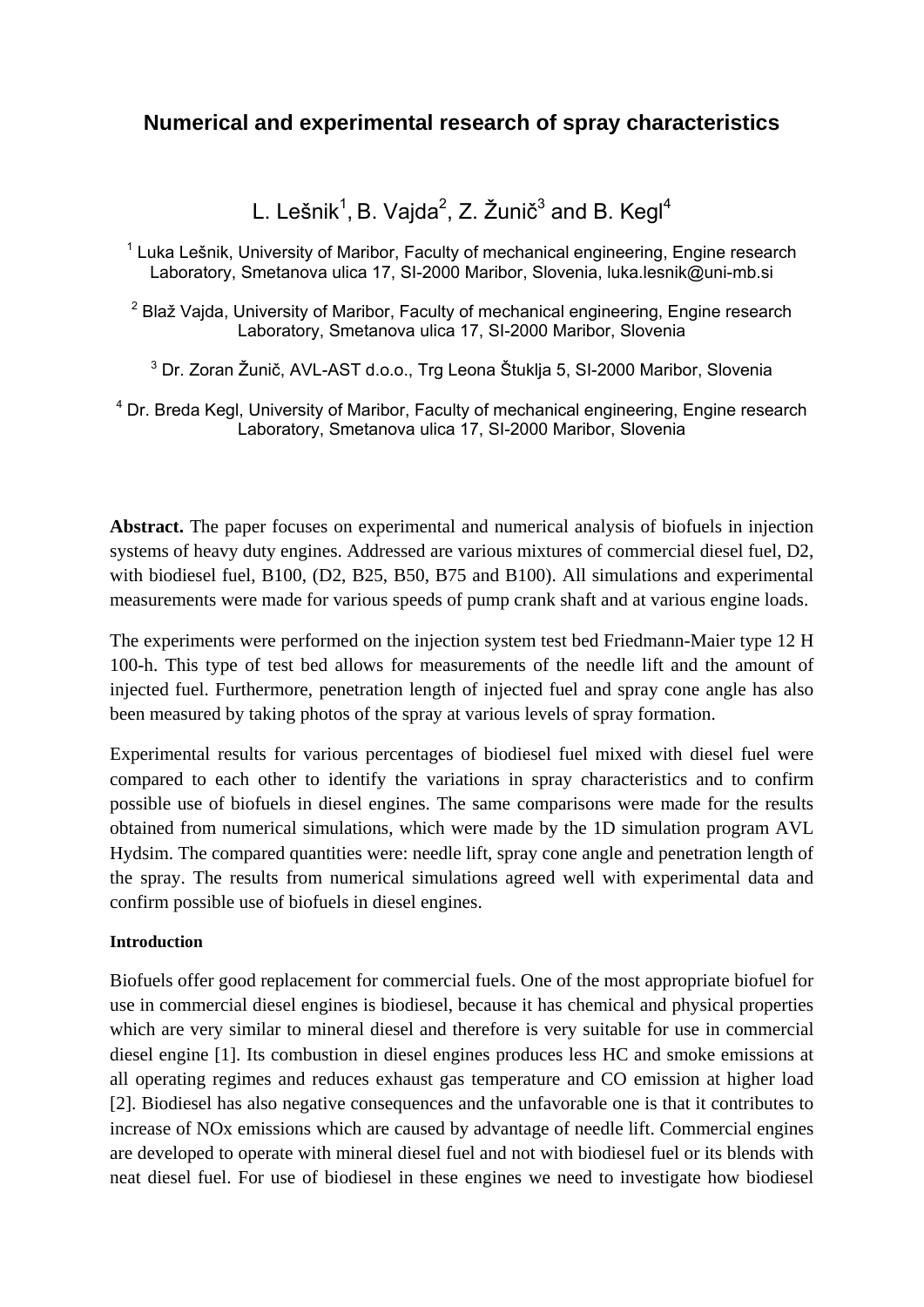influence on engine operating condition. Our research presented in this paper focuses on experimental and numerical analysis of biodiesel and its mixtures with neat diesel fuel on mechanical M injection systems of heavy duty engines.

### **Fuels**

The fuels under consideration are neat mineral diesel, D2, conforming to European standards EN 590, neat biodiesel, B100, from rapeseed which was produced in Pinus, Slovenia and confirm to European standard EN 14214, and their blends, BXX, where XX denotes the vol % of neat biodiesel in blend (e.g. B25 consist of 25% of biodiesel and 75% of mineral diesel). All tested fuels do not contain any additives for winter conditions. Some properties of mineral diesel and biodiesel are given in Table 1.

Table 1. Properties of Biodiesel and Diesel Fuel

| fuel                                                        | D2     | <b>B</b> 100 |
|-------------------------------------------------------------|--------|--------------|
| kinematic viscosity at 40 $^{\circ}$ C (mm <sup>2</sup> /s) | 2.776  | 4.477        |
| surface tension at 40 $^{\circ}$ C (N/m)                    | 0.0252 | 0.0265       |
| lower calorific value $(MJ/kg)$                             | 42.91  | 42.36        |
| flashpoint $(^{\circ}C)$                                    | 66.0   | 138.5        |

As we see from Figure 1 biodiesel fuel has higher values of kinematic viscosity and surface tension. Fuel properties have influence on injection characteristics and on response of injection system. For properties determination of tested fuels we use recommendations from reference [2]. Results are presented in Figure 1 and were introduced in Hydsim.

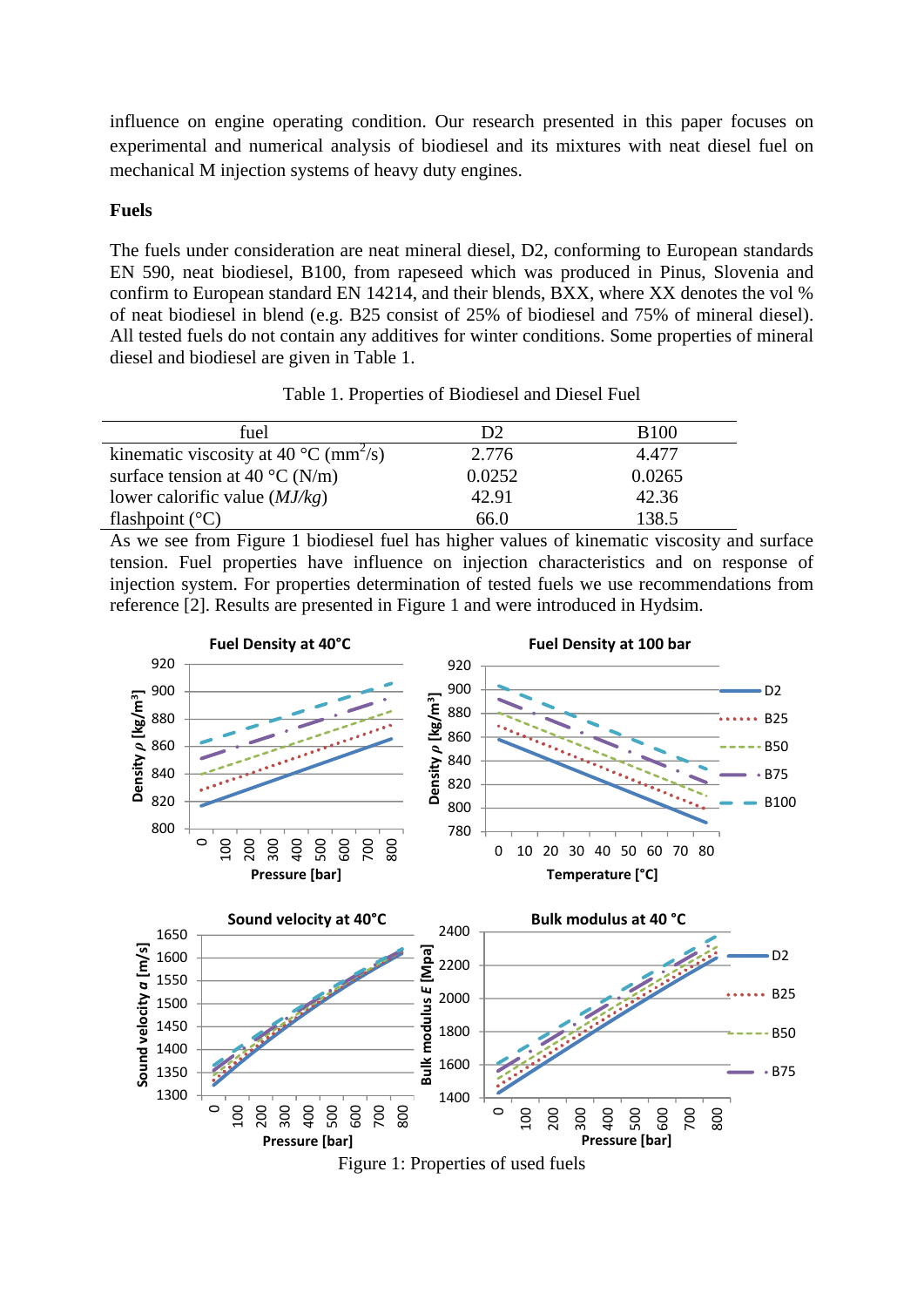# **Experiment**

All experiments were made on Friedmann Maier typ 12 H 100-h test bench. This type of test bench allows us to measure needle lift, pressure in different points in high pressure fuel lines and amount of injected fuel per cycle. Test bench was fully instrumented in order to measure basic parameter characteristic of system operation. To be able to monitor and to measure penetration length and spray angle we designed and added to test bench an injection chamber in which we have injected fuels at different working areas (pressure in chamber was 0.1 MPa). To capture spray development, length and angle at different stages we have used Phantom v.4.1 high speed camera. Camera was synchronized with PC and data were monitored with program made in LabVIEW. In experiment we measured needle lift, spray penetration length and spray cone angle. All experiments were made for different pump crankshaft speeds and for different engine loads. To capture whole engine operating regimes we decided for three pump crank shaft speeds, 1100rpm, 800rpm and 500rpm, and for 100% and 50% engine load. The fuel injection system used in this research is mechanically controlled fuel injection system with wall distribution (M system), which consists of a jerk pump, high pressure tube and injector with one hole. The specifications of injection system are presented in Figure 3. The results from measurements and high speed camera are shown in Fig. 3. [7]

Table 2: Injection system specifications

| pump type                      | Bosch PES 6A 95D 410 LS 2542          |  |
|--------------------------------|---------------------------------------|--|
| pump plunger (diameter / lift) | $\frac{9.5 \text{ mm}}{8 \text{ mm}}$ |  |
| fuel pipe (length / diameter)  | $1024$ mm $/ 1.8$ mm                  |  |
| nozzle hole diameter           | $0.68$ mm                             |  |
| needle lift (maximal)          | $0.3 \text{ mm}$                      |  |
| needle opening pressure        | $175$ bar                             |  |
|                                |                                       |  |



Figure 2: Friedmann Maier test bench (left hand side) and injection chamber [7]



Figure 3: Result from measurements and photos made with high speed camera [7]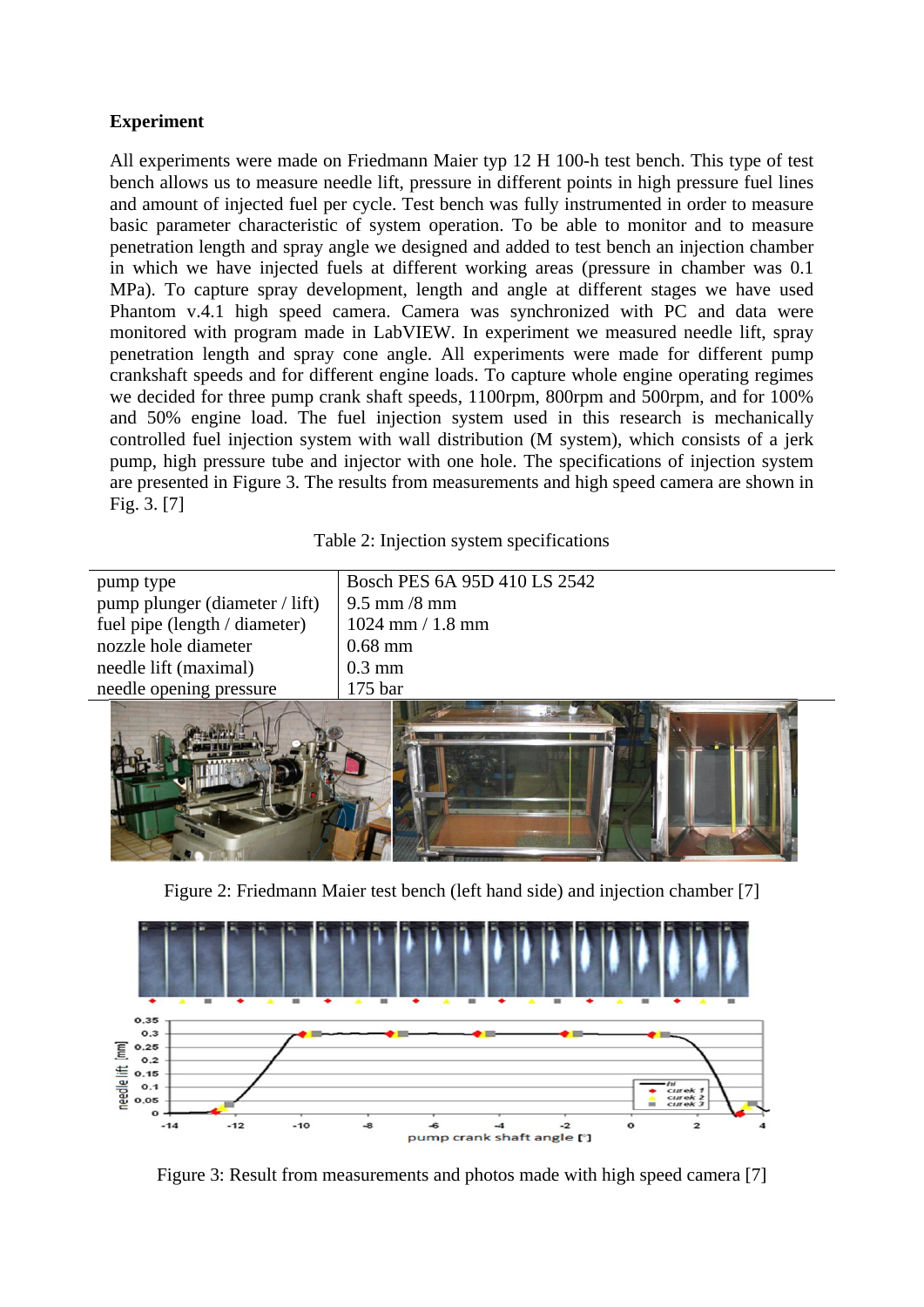#### **Numerical simulations**

To be able to investigate different fuels at different operating conditions we need to make significant number of experiments which are expensive. Therefore we used numerical programs which are cost efficient and can give us good results if we make accurate settings of simulations parameters. In our study we made numerical simulations in 1D AVL program Hydsim, which was developed for dynamic analyses of hydraulic systems. In program we first made model of present injection system. For all parts of injection system we first need to insert geometrical data. Then we set up simulation parameters and operating conditions (crankshaft angel and load).

#### **Results**



Figure 4: Numerical (upper) and experimental (lower) results for needle lift

As we see from upper two graphs in Fig. 4 needle lift is earlier when using biodiesel. For better transparency we only show results for D2 and B100, the result for other fuels follow this trend. Earlier needle lift beneficially influences injection duration which is presented in Figure 5.



Figure 5: Influence of biodiesel content on relative injection duration (left experiment)

From Fig. 5 we can see how biodiesel content influence on increase of relative injection duration which is advanced when we are adding biodiesel to mineral diesel fuel (Fig. 4). In Fig. 5 are presented results from numerical and experimental analyses for different crankshaft rotation which show that relative injection duration increase in all operating conditions. If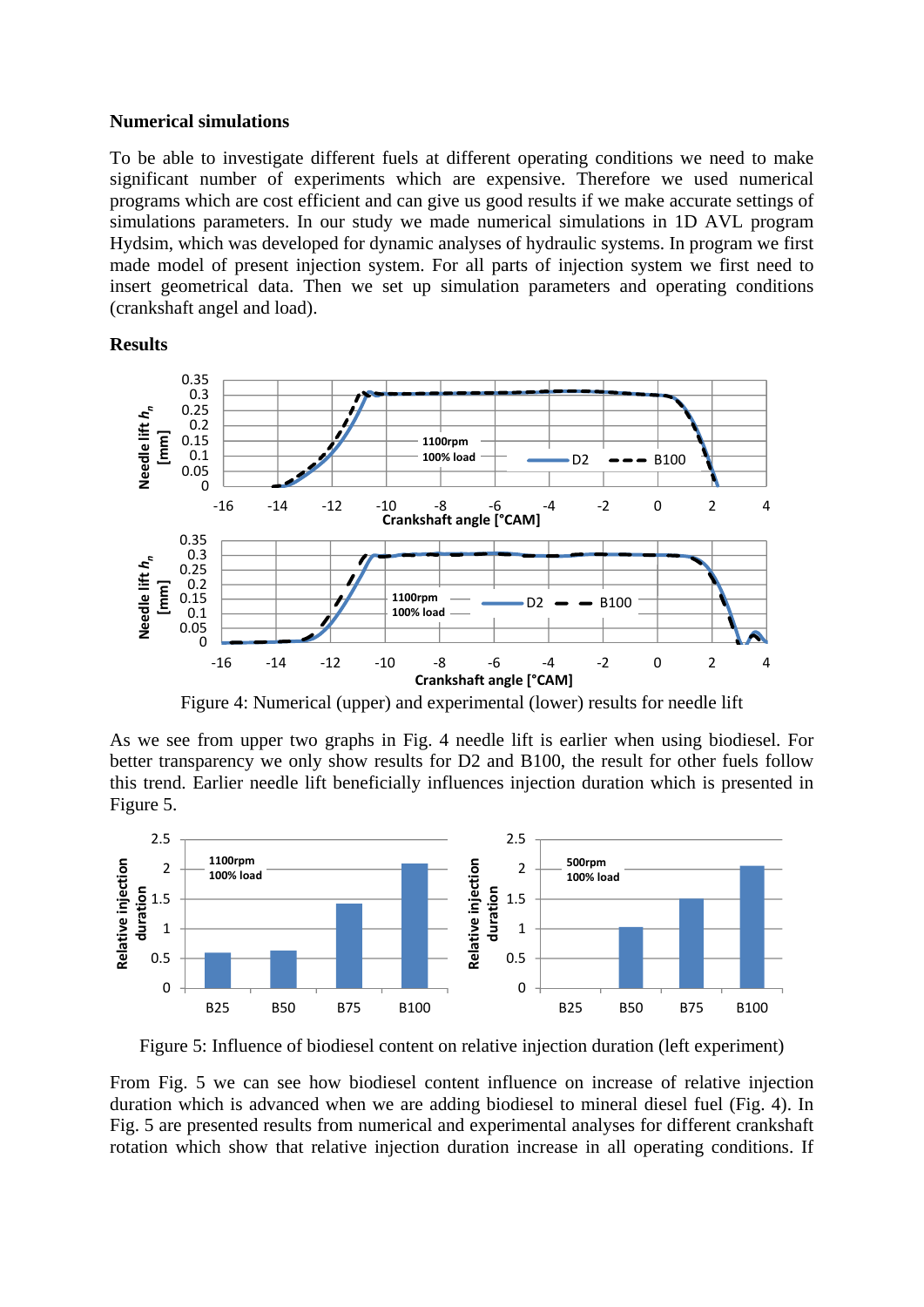injection time is increased we can conclude that injected amount of fuel per cycle will be increased too. Comparison of amount of injected fuel is made only for numerical simulations.



Figure 6: Influence of biodiesel content on relative amount of injected fuel (simulations)



Figure 7: Needle lift (simulation/experiment) vs. penetration length (simulation/experiment)

In Figure 7 we have comparison of needle lift and penetration length which was measured in experiment (symbols) and calculated in simulations with two different calculations models (Lustgarten - red line and Arai, Tabata & Hiroyasu - green line). In Figure 8 we can see how biodiesel content influences on spray penetration length which is increased when adding biodiesel to mineral diesel.



Figure 8: Influence of biodiesel content on relative spray penetration length

The extension of spray penetration length coincides with results in [3]. Furthermore we made comparison of Sauter mean diameter which was calculated in Hydsim program with Elktob model.